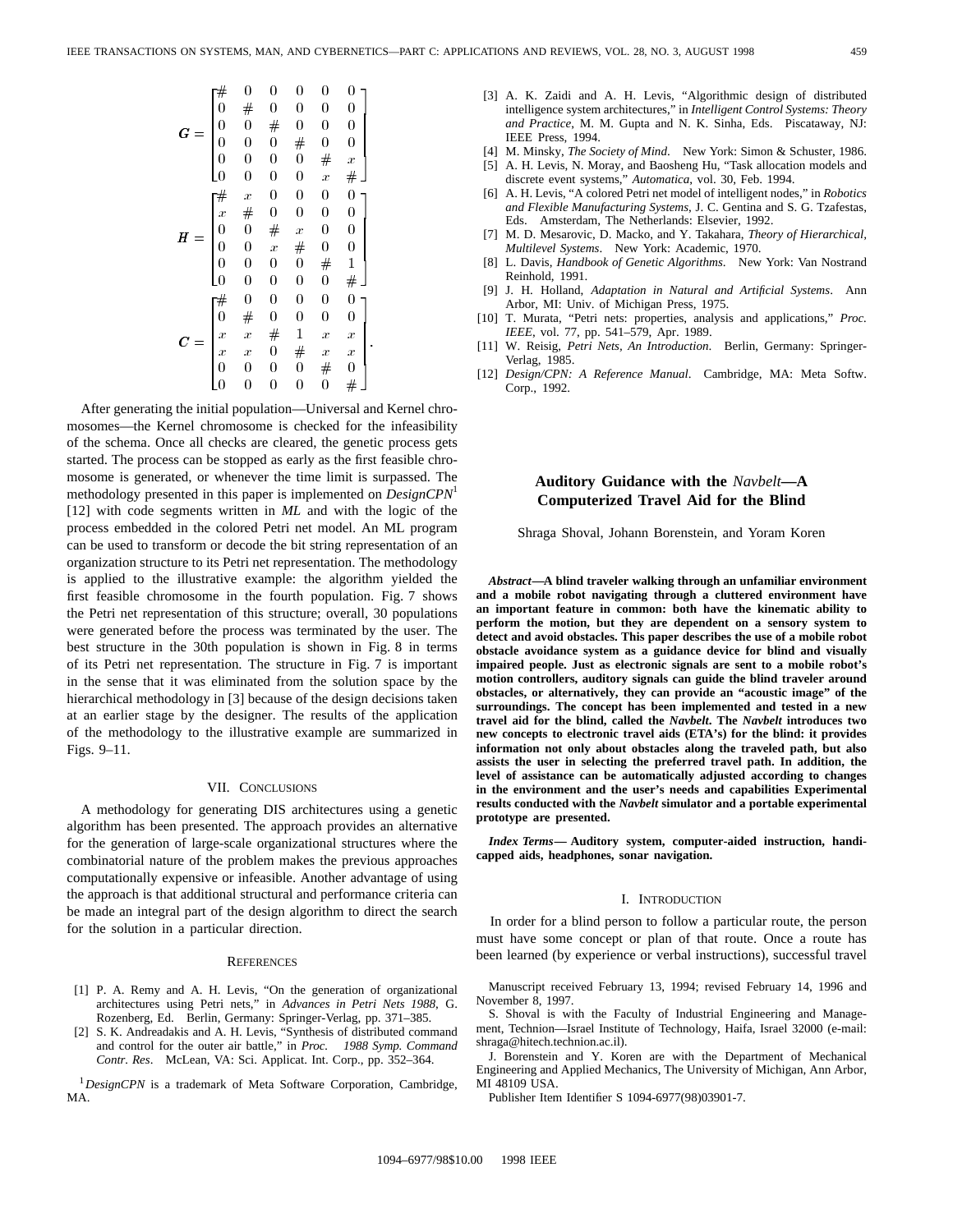requires the individual to be able to: 1) detect and avoid obstacles, 2) know their position and orientation, and, if necessary, 3) make corrections. The performance of both tasks can be enhanced through *electronic travel aids* (ETA's). Among commonly used ETA's are the *C5 Laser Cane,* the *Mowat Sensor,* the *Nottingham Obstacle Detector,* the *Binaural Sonic Aid,* the *Talking Signs,* and the *Sona System.*

The motion of a blind traveler in an unfamiliar environment is somewhat similar to that of a mobile robot. Both have the physical ability to perform the motion, but they are dependent on a sensory system to detect obstacles in the surroundings. Applying a mobile robot obstacle avoidance system in a travel aid for the blind introduces several new advantages to electronic devices. Using multiple ultrasonic sensors that face in different directions frees the user from the need to scan the surroundings manually. Furthermore, no additional measurement is required when an obstacle is detected, since its relevant dimensions are determined simultaneously by the multisensor system. In addition, the obstacle avoidance system can guide the blind traveler toward a target while avoiding obstacles along the path.

The transfer of mobile robot technology is a new approach in the development of ETA's for the blind. Robots have already been used in the past to assist blind travelers (i.e., the *Guide Robot Dog* [12]). However, in these applications mobile robot technology is **applied** (rather than transferred) to assist the blind, and the user acts as an operator to the device. Technology **transfer**, on the other hand, is more demanding as the expertise of a blind traveler and mobile robot technologies are combined, and the user is an integral part of the whole system.

All current ETA's for the blind either detect objects along the travel path (i.e., the *Laser Cane, Mowat Sensor, Sonicguide*), or provide a global navigation aid (i.e., the *Talking Signals, Talking Map, Gilden Device*). However no ETA can provide both tasks simultaneously. Furthermore, no travel aid for the blind can provide obstacle detection and avoidance. Mobile robot technology can integrate obstacle detection and global navigation to provide safe and reliable travel in an unfamiliar environment.

#### II. THE *Navbelt*

Based on our experience with obstacle avoidance for mobile robots [5], we have developed a new travel aid for the blind, called the *Navbelt* [3], [10]. The *Navbelt* consists of a belt, a portable computer, and ultrasonic sensors. In this system, the computer processes the signals that arrive from the sensors and applies the obstacle avoidance algorithm. The resulting signals are relayed to the user by stereophonic headphones, using a stereo imaging technique. The similarity between this approach and the original mobile robot application is illustrated in Fig. 1. The electrical signals that originally guided the robot around the obstacles are replaced by acoustic (or tactile) signals.

The *Navbelt* is designed for two operational modes.

*1) Guidance Mode:* The acoustic signals actively guide the user around obstacles in pursuit of the target direction. The signals carry information regarding the recommended direction and speed of travel as well as information about the proximity to obstacles.

*2) Image Mode:* This mode presents the user with an *acoustic panoramic image* of the environment by using stereophonic effects: sound signals appear to sweep through the user's head from the right ear to the left. The direction to an obstacle is indicated by the perceived spatial direction of the signal, and the distance is represented by the signal's volume.

To reduce the occurrence of erroneous readings due to noise, specular reflection, or crosstalk, we have integrated a noise reduction algorithm, known as Error Eliminating Rapid Ultrasonic Firing



Fig. 1. Transfer of technology: mobile robot obstacle avoidance applied as a mobility aid for the blind.

(EERUF) [4]. EERUF allows multiple sonars to fire at rates that are five to ten times faster than those attained with conventional ultrasonic firing methods. At the same time, EERUF reduces the number of erroneous readings by one to two orders of magnitude. In addition, a low-pass filter is applied to further reduce the affect of inaccurate sonar readings. The EERUF method is implemented in the *Navbelt* as follows.

- 1) EERUF controls the ultrasonic sensors by scheduling the firing of each sonar and filters erroneous readings before they are processed by the obstacle avoidance algorithm.
- 2) The world model is divided into eight sectors, each representing one sonar. The angular width of the sectors is similar to that of the ultrasonic wave cone (approximately  $15^{\circ}$ ). Based on each sonar's reading, the corresponding sector is filled with the range to an obstacle. The sector range is updated as soon as a reliable reading is accepted by the EERUF control.
- 3) A polar obstacle density graph  $(H_i, i = 1-8)$  is then constructed from the sectorial map. The value of each sector in the polar histogram is calculated inversely proportional to the distance of the object of the corresponding sector, and it is statistically averaged with previous values of the same sector and with neighboring sectors. This statistical procedure is performed to further increase the data robustness to erroneous sonar readings.
- 4) The recommended travel direction is computed from the polar graph in an identical method to the one that was introduced in the vector field histogram (VFH) obstacle avoidance method for mobile robots [5].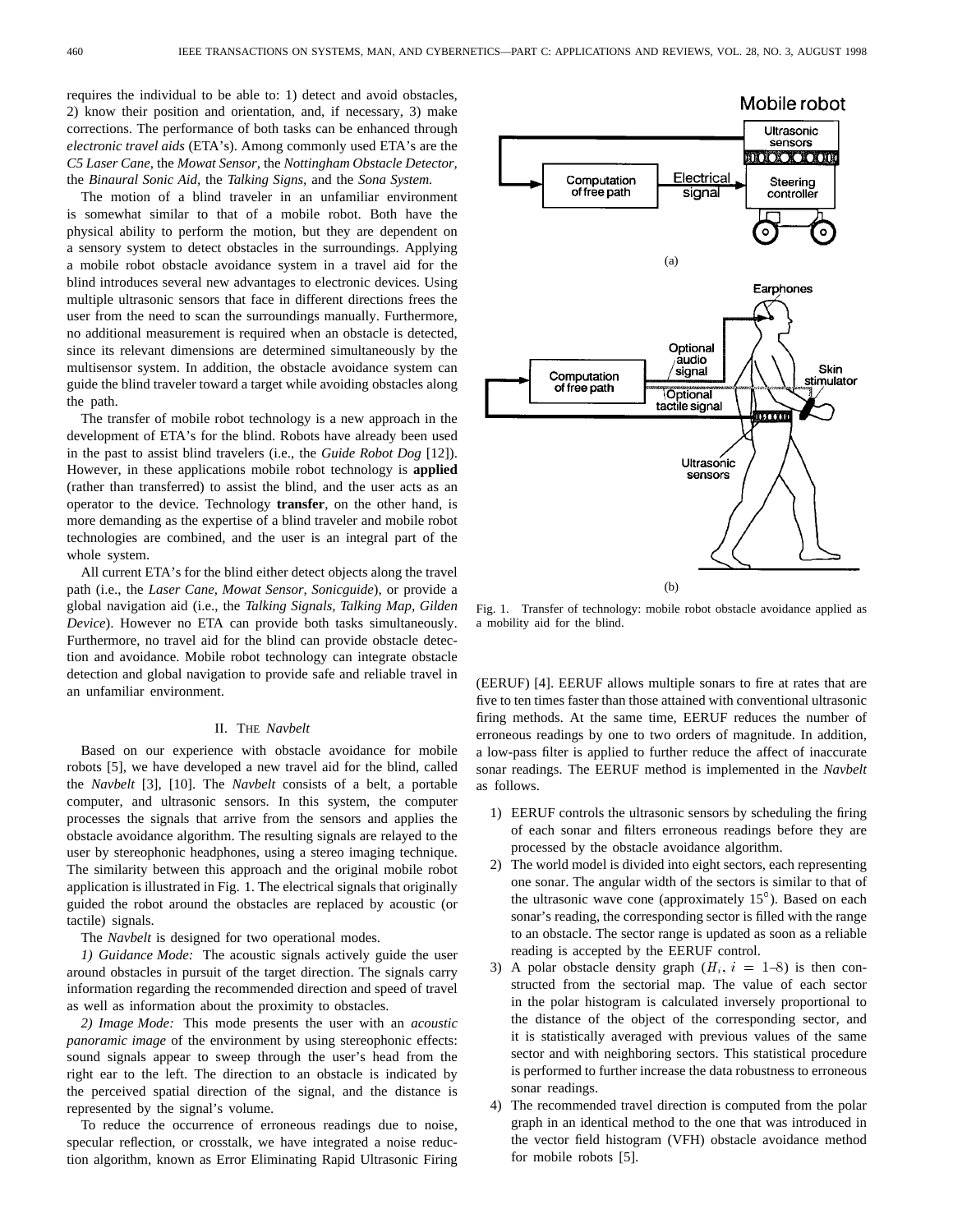

Fig. 2. Adaptive information transfer for auditory signals.

A major concern of blind users, as revealed by a survey about the use of existing ETA's [2], was that too little information was acquired for the effort involved. In addition, blind travelers are concerned that acoustic signals may occlude external acoustic cues, which are very important to their confidence. To reduce these concerns, an **adaptive information control** system was implemented in the *Navbelt*. Fig. 2 describes the architecture of this system. The method requires a model of the user and the environment as well as the evaluation of the human performance. The *Optimization* module filters and formats the information and relays it to the user via the auditory interface (stereophonic headphones). The function of the optimization module is to relay the minimum amount of information that guarantees safe travel. This way the conscious effort required from the traveler is reduced, and the occlusion of external acoustic signals is minimized.

The optimization of the information flow is based on up-todate models of the human and of the environment. The human model is based on McRuer's crossover model [9]. The most general<br>presentation of this model is given by<br> $G_c(s) = \frac{Ke^{-sD}(1+T_a s)}{(1+T_a)(1+T_a s)}$ . (1) presentation of this model is given by

$$
G_c(s) = \frac{Ke^{-sD}(1+T_a s)}{(1+T_1 s)(1+T_2 s)}.
$$
\n(1)

- $D$  transportation lag (delays due to human reaction time);
- $K$  crossover frequency (sensitivity to the incoming signals);
- $T_1$  smoothing lag time constant;
- $T_2$  short neuromuscular delay;
- $T_a$  anticipation time.

Vinje [13] showed that for aural compensatory tracking the model<br>
n be simplified to<br>  $G_c(s) = \frac{Ke^{-sD}}{s}$  (2) can be simplified to

$$
G_c(s) = \frac{Ke^{-sD}}{s}.
$$
 (2)

The environment model is calculated by the obstacle avoidance system and represents the complexity of the environment as perceived by the ultrasonic sensors [11]. This model is given by

$$
E(s) = \sum_{i=1}^{8} H_i + \sum_{i=1}^{8} \frac{\partial(H_i)}{di} + \sum_{i=1}^{8} \frac{\partial(H_i)}{dt}.
$$
 (3)

## $H_i$  polar obstacle density of the *i* sector in the polar graph.

The performance evaluation is based on continuous comparison of the user tracking to the reference signals, as calculated by the obstacle avoidance system, and is given by

$$
P = K_1 |D_a - D_r| + K_2 |S_a - S_r|.
$$
 (4)

- $D_a$ ,  $S_a$  actual user travel direction and speed;
- $D_r$ ,  $S_r$  recommended travel direction and speed as calculated by the OAS;
- $K_1, K_2$  performance coefficients. These coefficients balance the "contribution" of the lateral speed offset  $(|S_a - S_r|)$ "

and the angular offset  $(|D_a - D_r|)$ . The values of these coefficients are determined based on several tests in which various travel patterns in different types of environments were measured. Based on these measurements the coefficients were set to  $K_1 = 1.0/\text{deg}$  and  $K_2 = 0.5$  s/m.

The optimization procedure is performed as follows.

- 1) Computer simulates the expected human reaction to the transferred information (based on current models).
- 2) If the expected human reaction is acceptable in terms of operational requirements, the information is transmitted to the person for action. However, if the predicted reaction indicates that the person cannot achieve the desired performance (travel along the required path and avoid obstacles), the information format is modified and the process is repeated.
- 3) Actual human performance is recorded and evaluated.
- 4) Computer compares the expected performance [Step 1)] to the real performance [Step 3)] and adjusts the human model according to the differences between them. For example, if the real reaction is slower than the predicted performance, the delay time  $[D \text{ in } (2)]$  is increased and the sensitivity K is reduced proportionally. If the reaction time is similar but the accuracy is different, only the sensitivity is adjusted.
- 5) The procedure is repeated with the adjusted model.

The prediction of human performance provides two important features.

- Computer predicts the performance and, if necessary, adjusts the information before it is relayed to the person.
- Comparing the predicted and actual performance provides a large amount of data for adjusting the human model. The computer predicts not only the final human performance, but also the transient response. Comparing the predicted and actual transient response allows the computer to adjust specific parameters in the human model (i.e., sensitivity, reaction times, etc.) rather than changing the whole model as homogeneous unit. Fig. 3 illustrates this optimization algorithm.

#### III. IMPLEMENTATION OF AUDITORY IMAGE SIGNALS

The *image* mode provides the user with a panoramic auditory image of the surroundings. The principle is similar to the operation of a radar system (used in air traffic control, submarines, etc.). An imaginary beam travels from the user's right ear to the left ear through the sectors covered by the *Navbelt's* sonars (a span of 120° and a 5-m radius). A binaural feedback system invokes the impression of a virtual sound source moving with the beam from the right to the left ear in what we call a *sweep*. This is done in several discrete steps, corresponding to the discrete virtual direction steps. At each step, the amplitude of the signal is set proportionally to the distance to the object in that virtual direction. If no obstacles are detected by the beam, the virtual sound source is of a low amplitude and barely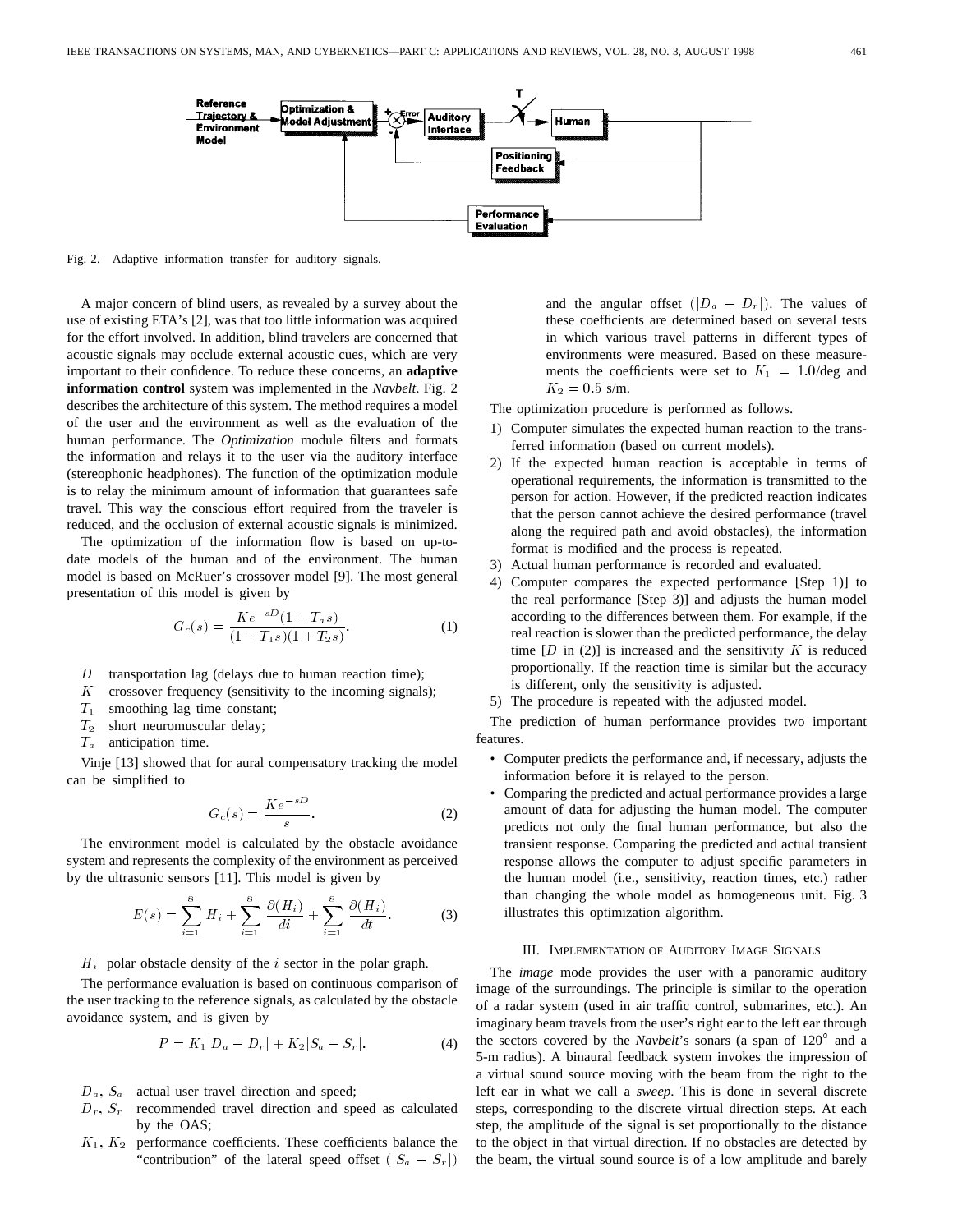

Fig. 3. Information optimization.



Fig. 4. *Image* mode: (a) obstacles are detected by the ultrasonic sensors, (b) projected onto the polar graph, and (c) an acoustic sweep is generated.

audible. If, on the other hand, obstacles are present, the amplitude of the virtual sound source is louder.

Fig. 4 demonstrates the principle of the *image* mode. Obstacles are detected by the ultrasonic sensors [Fig. 4(a)] and projected onto the polar graph [Fig. 4(b)]. Based on the polar graph, the binaural feedback system generates the *sweep*, which comprises of 12 steps [Fig. 4(c)]. Each step "covers" a sector of  $15^\circ$ , so that the whole *sweep* covers a panorama of 180°. Each of the eight sectors in the center of the panorama (covering the sectors between 30 and 150°) is directly proportional to the corresponding sensor. The remaining four sectors (two at each side) represent sectors that are not covered by the sonars. The value of these sectors is extrapolated based on the averaged values of adjoining sectors. For example, if the third and fourth sector (representing the first and second sonar) contain an object, the first and second sectors are automatically assigned the averaged value.

Each signal is modulated by an amplitude A (indicating the distance to the obstacle in that direction), the duration  $T_s$ , for which the square wave signal is audible, and the pitch  $f$  of the square wave. The *spacing time*  $T_n$  is the length of the interval between consecutive signals during a *sweep*. After each *sweep* there is a pause of duration  $T_c$ , to allow the user to comprehend the conveyed image. Many meaningful combinations of these parameters are possible. For example, because of the *short-term memory* capability of the human ear, a *sweep* may be as short as 0.5 s. Given enough cognition time  $T_c$ , the user will comprehend the image. Alternatively, the *sweep* time may be as long as 1 s, combined with a very short cognition time. Notice that each *sweep* starts with an anchor signal. This signal has a unique pitch, which provides the user with a convenient marker of the start of a *sweep.*

One of the important features of the *image* mode is the acoustic directional intensity (ADI), which is directly derived from the polar obstacle density histogram. The virtual direction of the ADI provides information about the source of the auditory signal in space, indicating the location of an object. The intensity of the signals is proportional to the size of the object and its distance from the person, derived from the polar obstacle density histogram. Since each sector in the histogram  $(H_i)$  reliably presents the object's density in a particular direction, the ADI does not require additional computation.

The directional intensity is a combination of the signal duration  $T_s$ , the amplitude A, and the pitch. Experiments with human auditory perception show [1] that the perceived intensity increases with the signal's amplitude, pitch, and duration. Adjusting the ADI according to the location of obstacles in the surroundings attracts the user's attention to the most relevant sections in the environment, while suppressing irrelevant data.

The information adjustment is based on updating the sweep intensity according to the human and environment models. For example, if the human reaction is unsatisfactory, the sweep transmission rate and the ADI are increased. Similarly, the transmission rate and intensity are reduced when the expected performance (calculated from the user and environment models) shows a safe and reliable travel.

## IV. IMPLEMENTATION OF AUDITORY GUIDANCE SIGNALS

Implementing the *guidance* mode in the *Navbelt* is simpler than the *image* mode since the amount of transferred information is far smaller. In the *guidance* mode the computer provides the user only with the recommended travel speed and direction, based on the obstacle avoidance algorithm. The computation of the recommended travel speed and direction is similar to the computation of these parameters for a mobile robot traveling in a cluttered environment, as determined by the VFH [5]. The VFH method calculates the travel direction from the polar histogram map by searching for sections with small obstacle density. In practice, the VFH determines a threshold level, and all sections with lower obstacle density than that level become candidate sections. Next, the VFH searches for the candidate section that coincides with the direction of the target. If no candidate section coincides with the target direction, the VFH searches for the candidate section that is the closest (in terms of angular position) to the target direction. The travel speed is determined by the VFH according to the proximity of the robot (or human in the *Navbelt*) to the nearest object. The speed is determined inversely proportional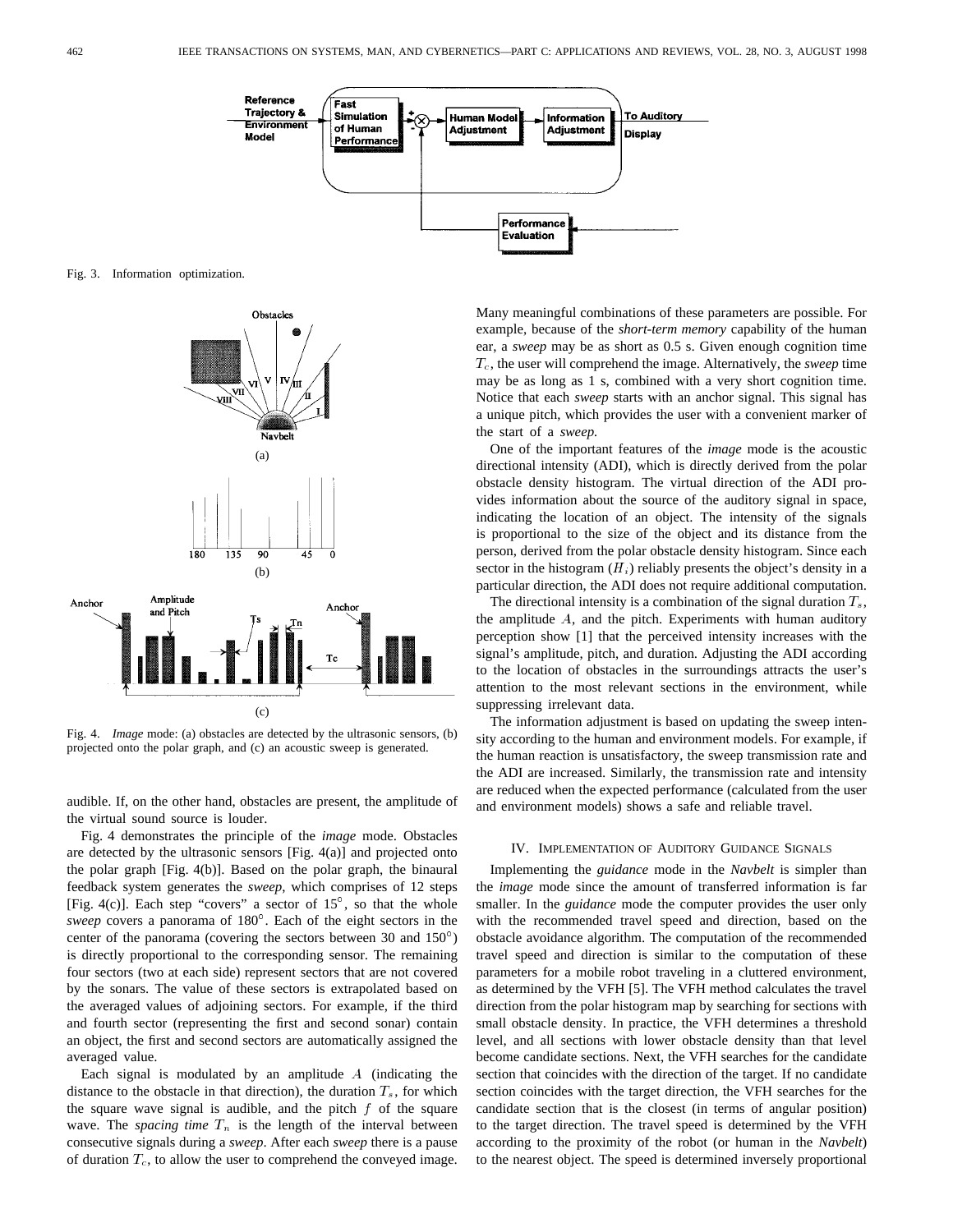

Fig. 5. Schematic description of the simulator.

to the minimal distance, with a maximum speed of 1.2 m/s, attained when the distance between the traveler and the closest object is larger than 3 m.

The recommended travel speed and direction are relayed to the user by a single stereophonic signal. The virtual direction of the signal is the direction the obstacle avoidance system has selected for travel. The pitch and amplitude are proportional to the recommended travel speed. Higher pitch and amplitude attract more human attention [1], thereby motivating the traveler to reduce the walking speed and concentrate on the stereophonic signal. A special low-pitch signal (250 Hz) is transmitted when the direction of motion coincides (within  $\pm 5^{\circ}$ ) with the required direction. This special tone is a simple feedback signal for the user, indicating that the travel direction is correct. Furthermore, low-pitch tones occlude external sound from the environment less than medium- and high-pitch tones [1]. The higher pitch tone is transmitted only when the traveler needs to change the travel direction, and as soon as that direction coincides with the recommended direction, the low-pitch returns.

Another important parameter involved in the guidance mode is the rate at which signals are transmitted. Although a low transmission rate causes less occlusion of external sounds, it may also be too slow to alert the traveler to hazards. The adaptive information transfer system adjusts the transmission rate according to changes in the process and the user's requirements, similar to the way the information flow is adjusted in the *image* mode. When the user is traveling in an unfamiliar environment cluttered with a large number of obstacles, the transmission rate increases and may reach up to ten signals per second. On the other hand, when traveling in an environment with few or no obstacles, the transmission rate is reduced to one signal every 3 s.

#### V. EXPERIMENTS WITH THE *Navbelt* SIMULATOR

To evaluate the *Navbelt* concept under different conditions, a simulator was developed. The simulator is based on the same hardware as the *Navbelt* and the same acoustic signals that guide the user with the real *Navbelt*. The user's response to these signals is relayed to the computer by a joystick. Several maps are stored in the computer's memory, representing different types of environments with different levels of travel complexity. Some of the maps were constructed from real sonar data gathered with a mobile robot during travel. Other maps were generated by the computer. In the experiments with the simulator, subjects "traveled" through the different maps while listening to the sounds generated by the computer. A schematic description of the simulator is shown in Fig. 5.

During the development stages, the simulator was used to investigate the effect of different auditory signals on human performance. However, the simulator can also be used as an efficient tool for training new users. The simulator can provide practice runs through different types of environments with absolutely no risk to the user. User performance can be recorded and help in the analysis of an individual's progress and the effectiveness of certain training procedures.



Fig. 6. Typical transient response in tracking by auditory localization.

## *A. Experiment #1) Transient Response in Auditory Localization*

In this experiment, the transient response of humans in tracking by auditory localization was investigated to verify the human model (2) for aural compensatory tracking and adjust information flow according to operational requirements and the expected human reaction. Subjects listened to stereophonic signals through headphones. The stereophonic signals were randomly generated by the computer, varying in their virtual direction, pitch, amplitude, length, and the rate at which they were transmitted. The subject's goal was to position the joystick at the direction of the virtual sound source. The joystick was modeled as a first-order system with a time constant of  $\tau = 0.667$  s and a unit gain. Eight subjects were included in this experiment, all sighted with good hearing capabilities. The subjects' ages ranged from 18 to 35. Each session included 5 min of practice, followed by 15 min of experiments and 10 min of rest. Each subject was tested in 400 runs. The parameters involved in transferring the stereophonic signals were selected randomly by the computer to reduce the effect of learning or to get used to a particular format of information. However, only two parameters were changed in each test. One parameter was the virtual direction, and the other was selected randomly by the computer (pitch, amplitude, length, or transmission rate). Fig. 6 describes a typical transient response for tracking by auditory localization. As shown, the response includes a reaction time—the time required to perceive and analyze the incoming signals, a settling time—the time it takes to reach the desired position, and an offset that indicates the accuracy of the test.

The results from all subjects were combined and then classified according to the different variables. Results were also filtered by a low-pass filter to reduce the effect of noise. Fig. 7 describes some of the results from these tests.

*Discussion:* According to the results, two parameters have a major effect on the localization error: the signal's frequency and the signal's amplitude. The localization error is smaller for frequencies between 400 and 1000 Hz, with the minimal error around 800 Hz. This result is consistent with similar experiments [7] investigating the performance of pilots in localization of auditory signals in the cockpit. Our results are also consistent with theoretical research [1], [14], which concluded that low frequencies (below 2 kHz) contribute mainly to a sense of localization, while high frequencies contribute more to the broadening of the auditory event. The lower error for lower amplitudes is also consistent with experiments performed by Benson [1], which showed that the stereophonic localization is better perceived for lower amplitudes (less than 20 dB).

The reaction time (RT) is affected, according to our results, by the transmission rate only. The RT is kept constant around 700 ms for all signals' amplitudes and frequencies, increased slightly for transmission rate between 2 and 5 Hz (to 800 ms), and from there on increased significantly with lower transmission rates. This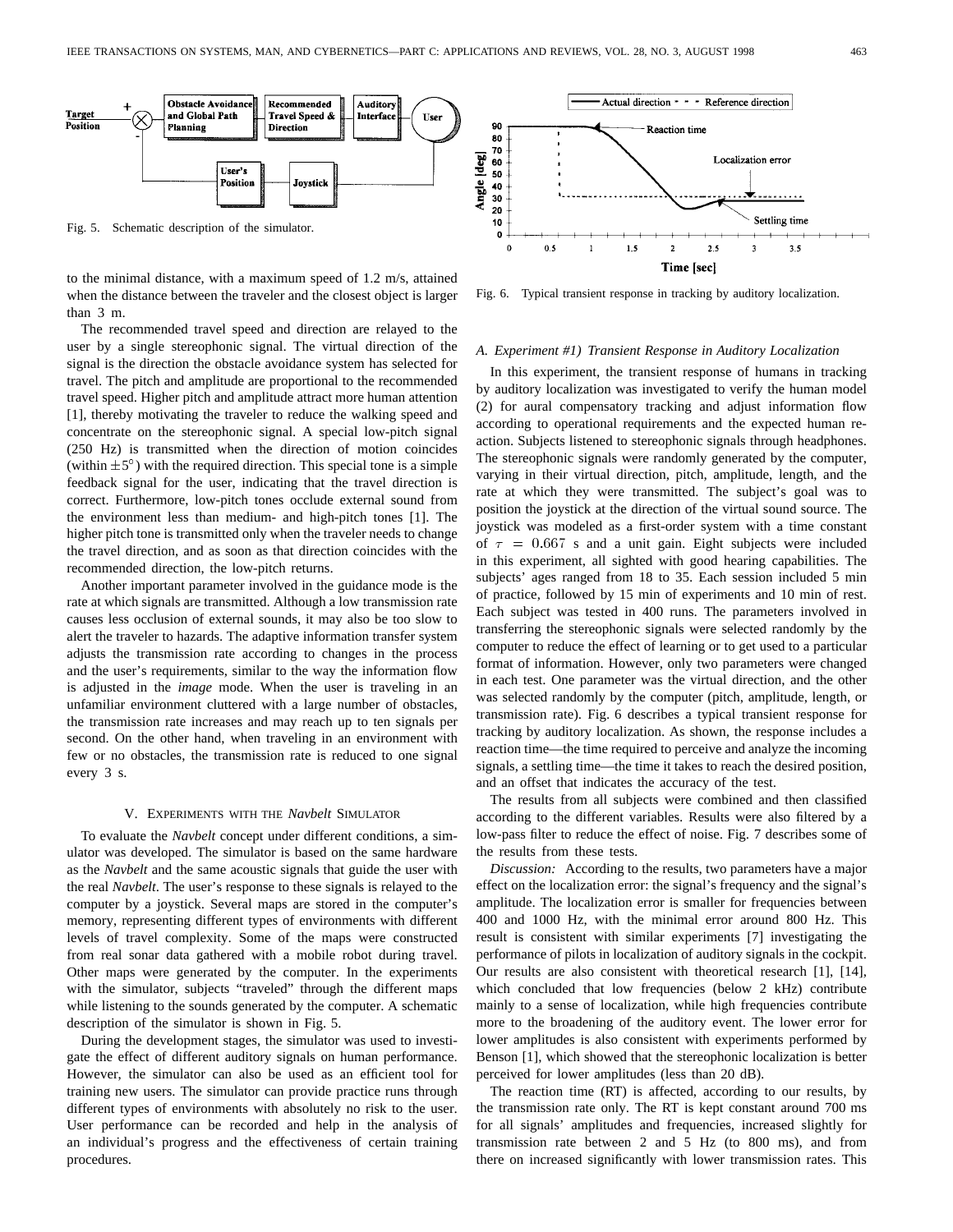

Fig. 7. Effect of changes in pitch on transient response.

result is expected since with low transmission rates; there are long delays between each transmission. Like the reaction time, the settling time (ST) is not affected by changes in frequency or amplitude, but it increases significantly with transmission rates lower than 1.25 Hz. The reason is similar to the increased reaction time in low transmission rates.

## *B. Experiment #2) Investigation of Workload in Auditory Localization*

In the second experiment, the workload involved in auditory localization was investigated. Fig. 8 is a schematic illustration of this experiment. Subjects were performing the localization task, as in Experiment #1. However, an additional task was introduced. The computer generated high- and low-pitch tones (458 and 225 Hz) and subjects were asked to press a key according to the transmitted tone. The motivation behind this experiment was to introduce a secondary task that involved perception of the same modality as the main task (auditory) and required some cognition (indicating the type of tone). The effects of adding a secondary task to the localization process is important because blind travelers are expected to interact with the surroundings while walking (i.e., talk to other people, listen to external acoustic signals, etc.), which is the equivalent of the secondary task.

The frequency at which the tones were introduced to the subjects varied randomly, again reducing the effect of learning or adjusting to a particular pattern. The tones were displayed until the subject pressed the right key. Before starting the experiment, a benchmark test was conducted to evaluate the performance of each subject on the second task only. When performing the two tasks simultaneously,



Fig. 8. Schematic description of Experiment #2.



Fig. 9. Effect of changes in workload on transient response.

subjects were asked to perform their best on the secondary task, so that reduction in performance due to the additional workload would affect the primary task only. The results of this experiment are described in Fig. 9.

*Discussion:* The localization error was significantly reduced due to changes in the workload. When the tones of the secondary task were introduced at a rate of 3.33 Hz (a new tone every 330 ms), the localization error was around  $10^{\circ}$ . However, as the workload was gradually reduced to 1 Hz (one tone/s), the localization error was reduced by 40% (to about  $6^{\circ}$ ). RT and ST were also affected, but the changes were more moderate. RT was reduced from 850 ms, with 3.33 Hz of the secondary task, to around 700 ms, with 1 Hz of the secondary task (18%), and ST was reduced from 6.9 to 6.1 s (12%).

## *C. Experiment #3) Investigation of Reaction to a Single Obstacle*

The motivation behind this experiment was to investigate the human performance for basic obstacle configuration. The experiment was conducted with the *Navbelt* simulator using a simple single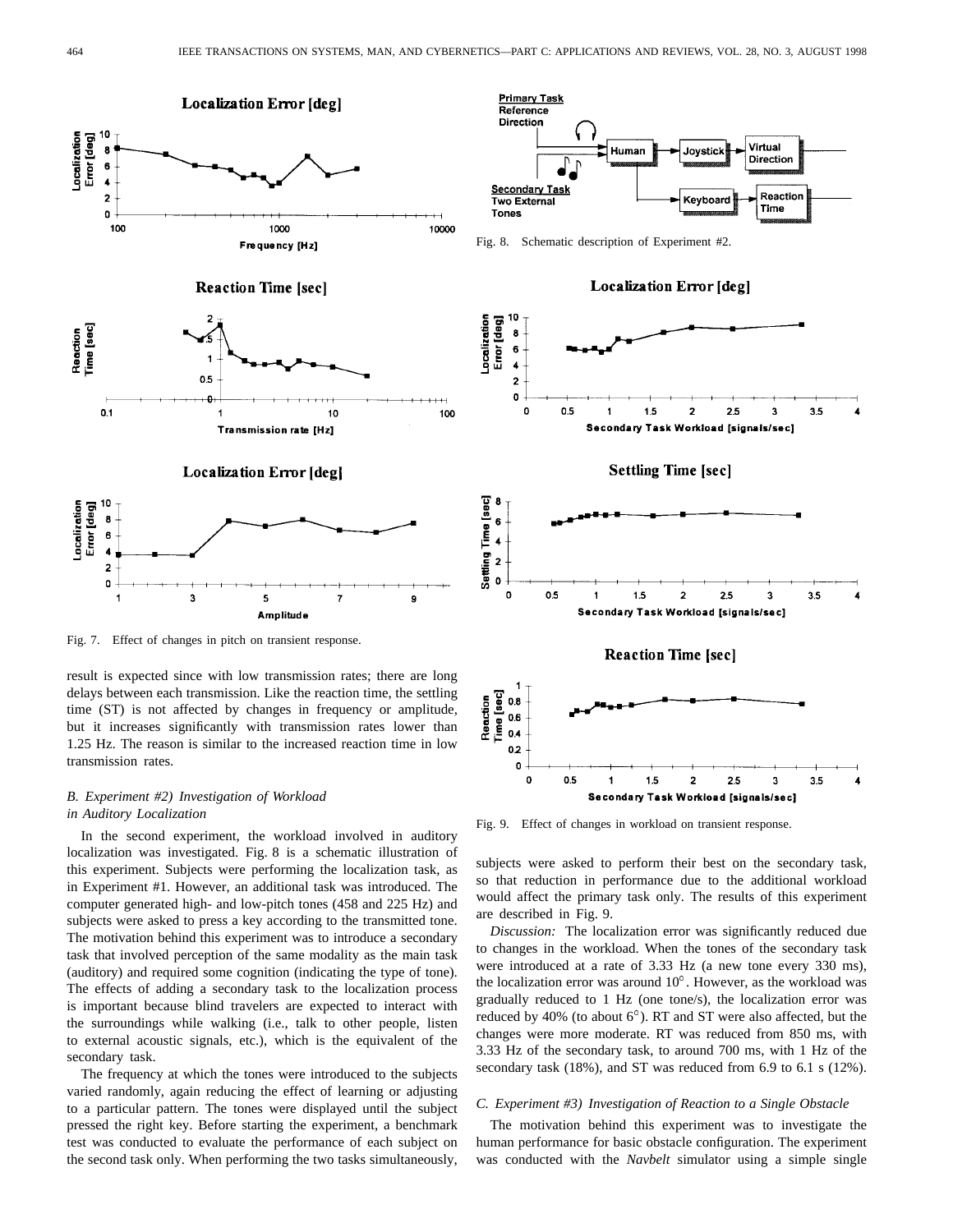TABLE I RESULTS SUMMARY-TRAVEL SPEED [cm/s]. \* EXPERIENCE-SUBJECT WITH 40-h EXPERIENCE; NO EXPERIENCE—SUBJECT WITH LESS THAN 20-h EXPERIENCE

|                      | Single<br>object | Different<br>maps | * <i>Navbelt</i> prototype |               |  |
|----------------------|------------------|-------------------|----------------------------|---------------|--|
|                      |                  |                   | Experience                 | No Experience |  |
| Adaptive<br>Guidance | 99               | 77                | 80                         | 65            |  |
| Regular<br>Guidance  | 99               | 64                | 65                         | 45            |  |
| Adaptive<br>Image    | 89               | 52                | 50                         | 30            |  |
| Regular<br>Image     | 82               | 40                | 45                         | 30            |  |
| Visual               | 105              |                   |                            |               |  |
| Visual<br>Image      | 92               |                   |                            |               |  |

object. The subject's position and orientation was shown on the computer monitor, along with the target position. For each run, the computer generated an individual simulated obstacle at a random location and at a random time. However, the obstacle was wide enough to block the path between the subject and the target, therefore, requiring a change in the travel direction. The experiment included six different formats of object presentation, as follows.

- 1) Adaptive *Guidance* Modes—the recommended auditory travel direction is presented, with adaptation of the rate amplitude and frequency according to the human model.
- 2) Regular *Guidance* Mode—the recommended auditory travel direction is presented at a rate of 1 Hz, with a fixed amplitude and frequency (800 Hz).
- 3) Adaptive *Image* Mode—adjusted according the human model.
- 4) Regular *Image* Mode—presented at a fixed rate (1 Hz).
- 5) Visual mode in which the actual obstacle was displayed on the screen.
- 6) Visual *image* mode, in which the polar histogram map was presented.

Several parameters were measured in this experiment, as follows.

- **Reaction Time—the time from displaying the obstacle until the** subject starts changing the travel path to avoid it.
- **Speed**—average travel speed.
- Accuracy—deviation from the recommended direction.
- **Unsuccessful Trials**—the percentage of collisions with objects. Some of the results (travel speed) are summarized in Table I.

*Discussion:* The most obvious conclusion from this experiment is that none of the auditory displays is as good as visual display for obstacle avoidance. Examining the most important parameter, the percentage of unsuccessful trials, shows that the best auditory display—the adaptive guidance mode—had three times more collisions than the visual display (18 versus 6%) and 40% more collisions than the *visual image* display. However, another important conclusion is that the adaptation of information transfer by the system for all auditory displays improves human performance. These adaptations improved user reaction time in the *guidance* mode by 45% and reduced unsuccessful trials by 25%. In the *image* mode, the adaptation improved reaction time by 8%, speed by 6%, and reduced unsuccessful trials by 21%.

## *D. Experiment #4) Simulations in Different Types of Environments*

To investigate the performance of the *Navbelt* simulator in different environments, virtual maps were constructed by the computer. Some maps were based on real data collected by a mobile robot, while others were generated by the computer. Ten maps, stored in the

computer, were selected randomly to reduce the effect of learning the maps.

In the experiments with the *image* mode, the position of the subject and the location of the target were shown on the computer screen. When subjects "collided" with an obstacle, a verbal message informed the subject about the collision, and no forward travel was permitted. The subject then "turned" or "backed up" to continue traveling toward the target. After reaching the target, the full map was superimposed on the traveling path so that the subject's performance during the run could be evaluated.

In the experiment with the *guidance* mode, only the traveler's simulated position was shown on the screen, while the target position was unknown to the subject. This is the equivalent of traveling in an unfamiliar environment, where the traveler depends entirely on the guiding signals from the *Navbelt*. As with the *image* mode, when subjects "collided" with an obstacle, a verbal message informed the subject about the collision and no forward travel was permitted. The target position was selected randomly by the computer to simulate travel in unfamiliar environments toward unknown targets. The subject's goal was to "travel" from the initial position to the target. Subject performance was continuously monitored and recorded according to the mobility assessment described previously (4).

The experiment included 1200 tests, in which each one of the operation modes was tested 600 times, divided equally between all subjects. Since the maps were different in their level of complexity (in terms of obstacle avoidance), each map was tested 30 times in each display mode. Table I summarizes the average travel speeds in this experiment.

*Discussion:* The results of this experiment show the improvement in mobility performance achieved by the adaptive information transfer architecture. The travel speed with adaptation was increased by 29% in the *guidance* mode and 18% in the *image* mode compared with nonadaptive displays. The improvement in the directional error was 5.1% in the *guidance* mode and 0.9% in the *image* mode. The fastest average traveling speed was achieved using the *guidance* mode in map 2 (0.95 m/s), while the slowest speed was in *image* mode traveling through map 10 (0.31 m/s). Map 2 simulates an open space with no obstacles at all, while map 10 simulates a crowded street with many obstacles positioned in random order.

Analysis of the results of the fastest and slowest maps, as well as of the travel speeds achieved in all other maps, indicates that the *Navbelt* is particularly effective in environments with low obstacle density. This can be explained as follows. When traveling in complex environments with many obstacles, the amount of information required for safe travel is large, especially with the *image* mode. Even with adaptive information transfer, the richness of the information exceeds the bandwidth of the system, which is limited by the human's slow rate of comprehension. However, when traveling in an easy environment with only a few obstacles, the *Navbelt* is advantageous, as its sensors provide a wide coverage of the surroundings and the information relayed to the traveler requires little conscious effort. The extended coverage of the *Navbelt*, mainly its "preview" distance, increases the traveler's confidence, which results in a higher travel speed. Research on the effect of nonvisual preview upon the walking speed of visually impaired people [6] showed that a preview of 3.5 m using a Sonic Pathsounder [8] increased walking speed by 18% compared to travel speed with the long cane. The *Navbelt* provides not only a long but also a wide preview, thus providing the traveler with extra time to take the necessary actions to avoid obstacles.

#### VI. EXPERIMENTS WITH THE *Navbelt* PROTOTYPE

The major problem in conducting experiments with the *Navbelt* prototype is the lack of a reliable position feedback system. Reliable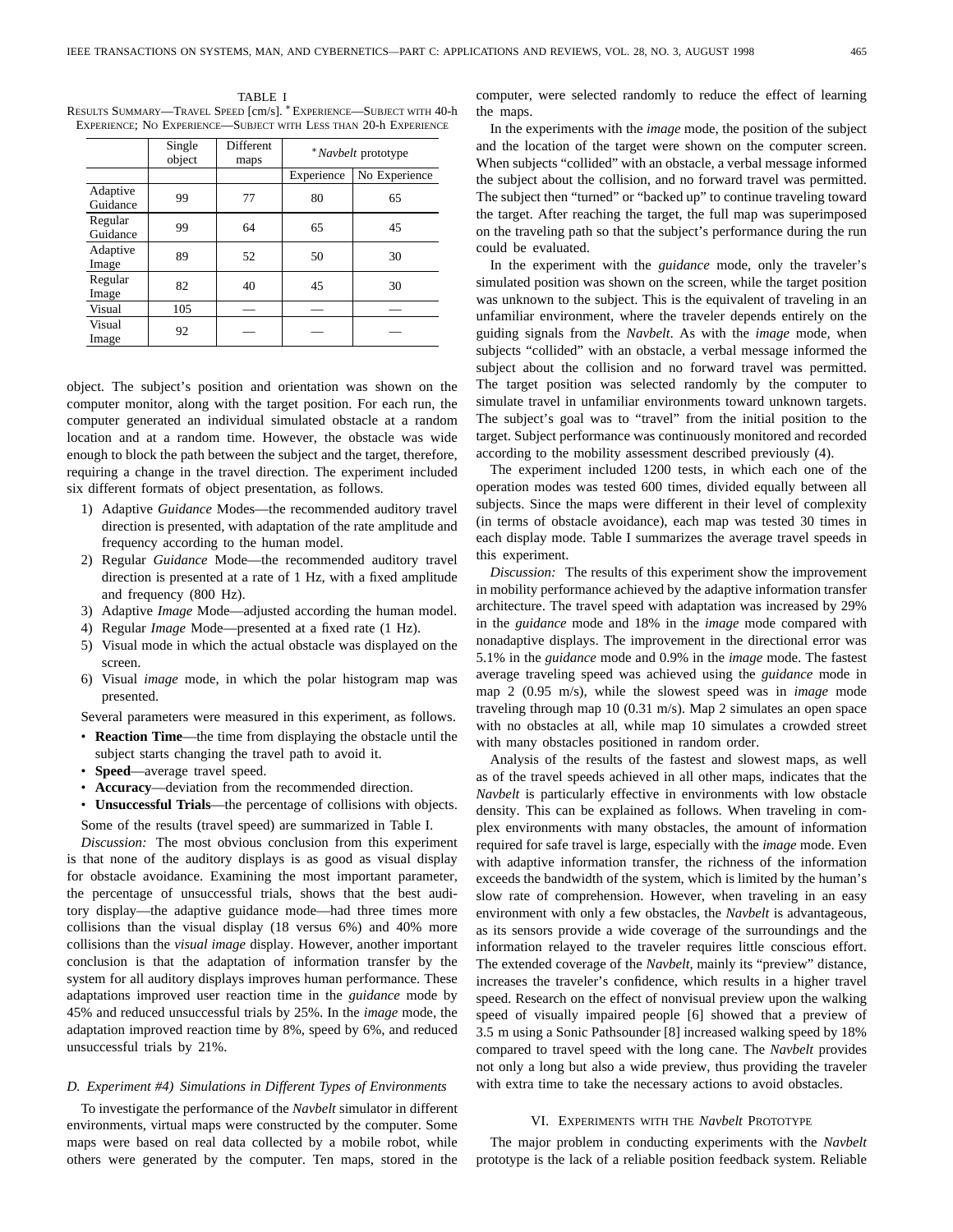

Fig. 10. Feedback system for laboratory experiments.

position feedback systems are usually complex, expensive, and confined to a specific location. To reduce the complexity of the position feedback system in the *Navbelt* prototype while maintaining reliable data, an audio-visual system, described in Fig. 10, was developed. In this system, the subject's motion is recorded by a video camera. In addition, the computer data are directly recorded by a VCR. The stereophonic signals transmitted to the user are also recorded by the VCR. The image from the video camera is then superimposed with the computer image from the VCR, resulting in a display that includes the environment, human motion, computer data, and the acoustic signals relayed to the user.

In the initial experiments with the *Navbelt* prototype, subjects were traveling in the controlled environment of the laboratory through various obstacle courses, using the different modes of operation. In the first experiment, vertical poles with different diameters were positioned along the travel path. It was found that the *Navbelt* could detect poles as thin as 10 mm in diameter. However, detection was reliable only if the objects were stationary and the subject was traveling slowly and smoothly. When either the thin poles were moved at a speed of 0.5 m/s, or when the subject walked faster than 0.5 m/s, the obstacle avoidance system could not detect the poles. Also, sudden changes in the travel direction caused the system to miss some of the thin poles. However, the *Navbelt* reliably detected objects with a diameter of 10 cm or bigger, regardless of the travel speed.

The next experiment was aimed at evaluating the *Navbelt*'s reliability in terms of walking patterns. It was found that uneven walking patterns cause the sonars to swing along the vertical plane, which reduces the *Navbelt*'s performance. In addition, it was found that the relative angle between the sonars and the vertical orientation of the *Navbelt* (the angle of the sonars with the horizon) had a significant effect on object detection. For example, if the *Navbelt* is tilted by  $5^\circ$  from the horizon, the sonar reading can be off by more than 9%. Swinging the arms during a normal walking pattern did not interfere with the sonar performance, as no sonars are directed to the sides. Using the White Cane (the most common device used by blind travelers) can cause interference to the sonar performance, mainly when it is used to detect objects above the ground level (higher than 0.5 m). However, since the cane is used mainly to detect objects at ground level, while the *Navbelt* is designed to detect objects above ground level, this interference is not critical to the general performance.

Based on the results of this experiment, the first prototype was modified to have a more rigid structure. The modified prototype is designed to be tightly fastened to the user's waist to minimize oscillations, even with an uneven walking pattern. The rigid structure guarantees that the sonar maintain accurate readings, even in case of a collision.

Once subjects were confident with the *Navbelt* prototype, supervised experiments in "real-world" environments were conducted. Subjects traveled outside buildings, detecting and avoiding common objects, such as trees, parked cars, walls, bicycles, and other pedestrians. Other tests were conducted inside office buildings, where subjects traveled along corridors, located doors and curves, and detected

and avoided furniture. One of the major concerns of users was the limitation of the prototype in detecting overhanging objects, steps, road curbs, etc. However, future improvements include adding more sonars pointing up and down to detect these type of objects.

Although no special experiments were conducted to investigate the effect of stress and fatigue, all subjects stated that the *image* mode is far more demanding than the *guidance* mode in terms of perceptual and cognitive load, therefore, they prefer to use the *image* mode only for short periods of time. However, blind people stated that they prefer the *image* mode unless traveling in a known environment. Blind travelers prefer to stay "in the loop" as much as possible. The *image* mode provides information about the location of objects, and the global path planning and obstacle avoidance tasks are performed by the user.

The experiments with the *Navbelt* prototype showed the importance of training. Subjects with more experience traveled faster and generally felt more comfortable with the *Navbelt*. After 20 h of practice with the *Navbelt* simulator and 40 h of practice with the prototype, the average travel speed was 0.8 m/s in the *guidance* mode and 0.5 m/s in the image mode. Subjects with less experience (10 h with the simulator and 10 h with the prototype) traveled at an average speed of 0.6 m/s in the *guidance* mode and 0.3 m/s in the *image* mode. Table I provides details about the travel speeds in these experiments.

### VII. CONCLUSIONS

Techniques used in mobile robot obstacle avoidance systems have been transferred successfully to a navigation aid for the blind. Instead of transmitting electronic signals to the robot motion controllers, the obstacle avoidance system relays information to the user by transmitting stereophonic signals. These signals provide spatial information about the location of objects in the environment, or guidance information for the recommended travel direction and speed.

This method is implemented in a new travel aid for the blind, the *Navbelt*. Blindfolded subjects traveling with the *Navbelt* prototype through cluttered environments could walk as fast as 0.8 m/s using the *guidance* mode.

One of the important observations in the experiment with the *Navbelt* simulator and prototype was that extended practice had a substantial effect on performance. Although this aspect was not formally investigated in this paper, it was clear that subjects with extensive practice performed better than subjects with little practice.

#### **REFERENCES**

- [1] B. Benson, *Audio Engineering Handbook.* New York: McGraw-Hill, 1986.
- [2] B. Blasch, R. G. Long, and N. Griffin-Shirley, "National evaluation of electronic travel aids for the blind and visually impaired individuals: Implications and design," in *Proc. RESNA 12th Annu. Conf.,* New Orleans, LA, June 1989, pp. 133–134.
- [3] J. Borenstein, "The *Navbelt*—A computerized multi-sensor travel aid for active guidance of the blind," in *Proc. CSUN's 5th Annu. Conf. Technol. Persons Disabilities,* Los Angeles, CA, Mar. 21–24, 1990, pp. 107–116.